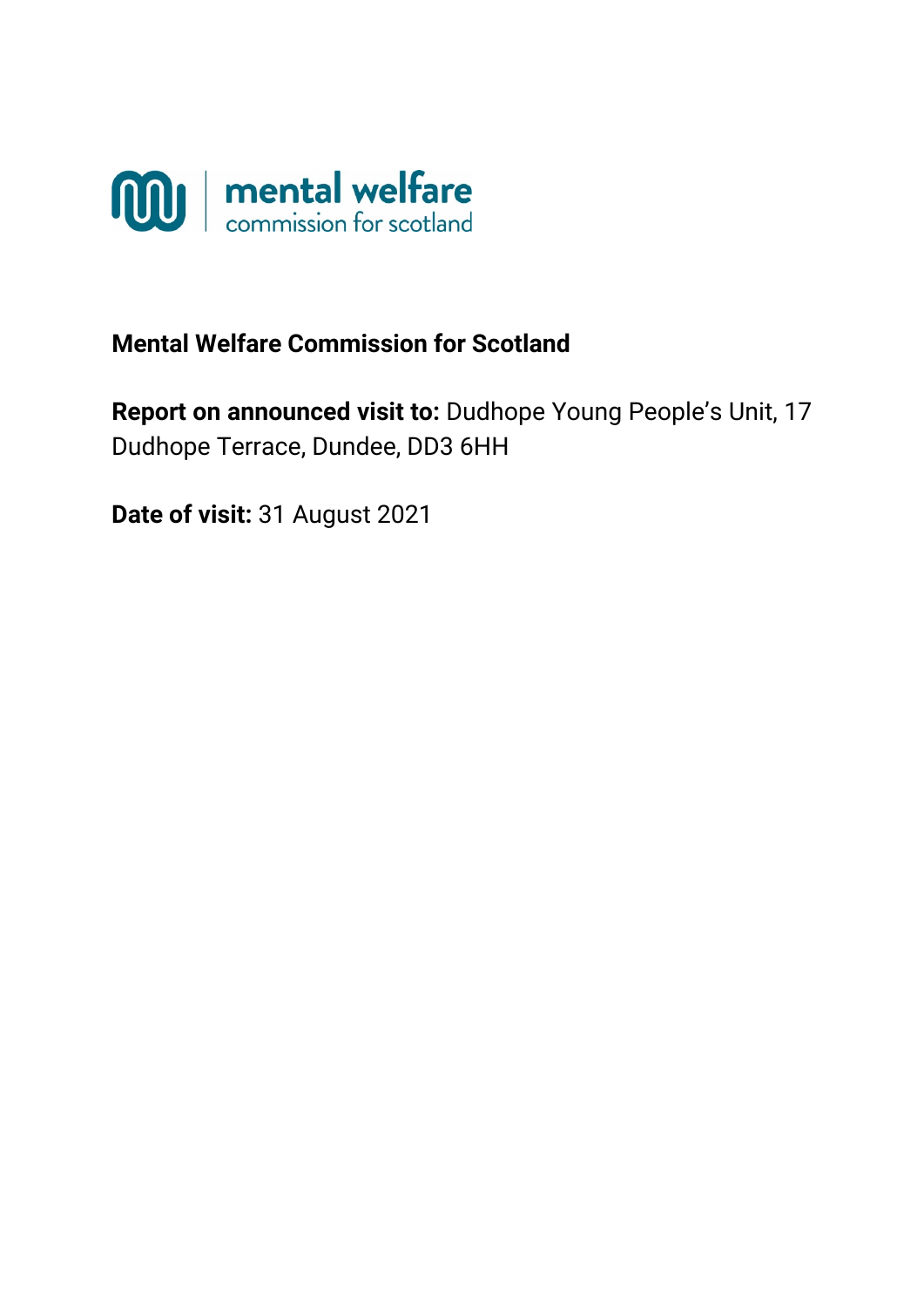### **Where we visited**

Dudhope Young People's Unit (YPU) is a mental health facility with twelve in-patient beds for young people aged 12 to 18 years who require a period of in-patient assessment and treatment. It is a regional unit, primarily providing in-patient services for Grampian, Highland, Orkney, Shetland and Tayside. At the time of our visit, only eight of the beds in the unit were open due to on-going anti-ligature refurbishment work (replacement of bedroom doors).

Within the unit, there is input from a multidisciplinary team comprising of psychiatrists, psychologists, nurses, family therapist, social worker, dietitian, occupational therapist, physiotherapist and speech and language therapist. Education for the young people in the unit is provided by a team of teachers.

We last visited the service in July 2019. No recommendations were made as a result of that visit.

On the day of our visit we wanted to meet with patients and look generally at the provision of the care and treatment in the unit because it had been over two years since we last visited. We also wanted to know the impact of COVID-19 and how staff, young people and their carers had coped during this time. This visit was a combination of in person interviews on site along with telephone interviews with carers.

### **Who we met with**

We met with and/or reviewed the care and treatment of five patients and spoke with five relatives.

We spoke with the service manager, psychologist, psychiatrists, nursing staff, family therapist and dietitian.

## **Commission visitors**

Alyson Paterson, Social Work Officer

Margo Fyfe, Senior Manager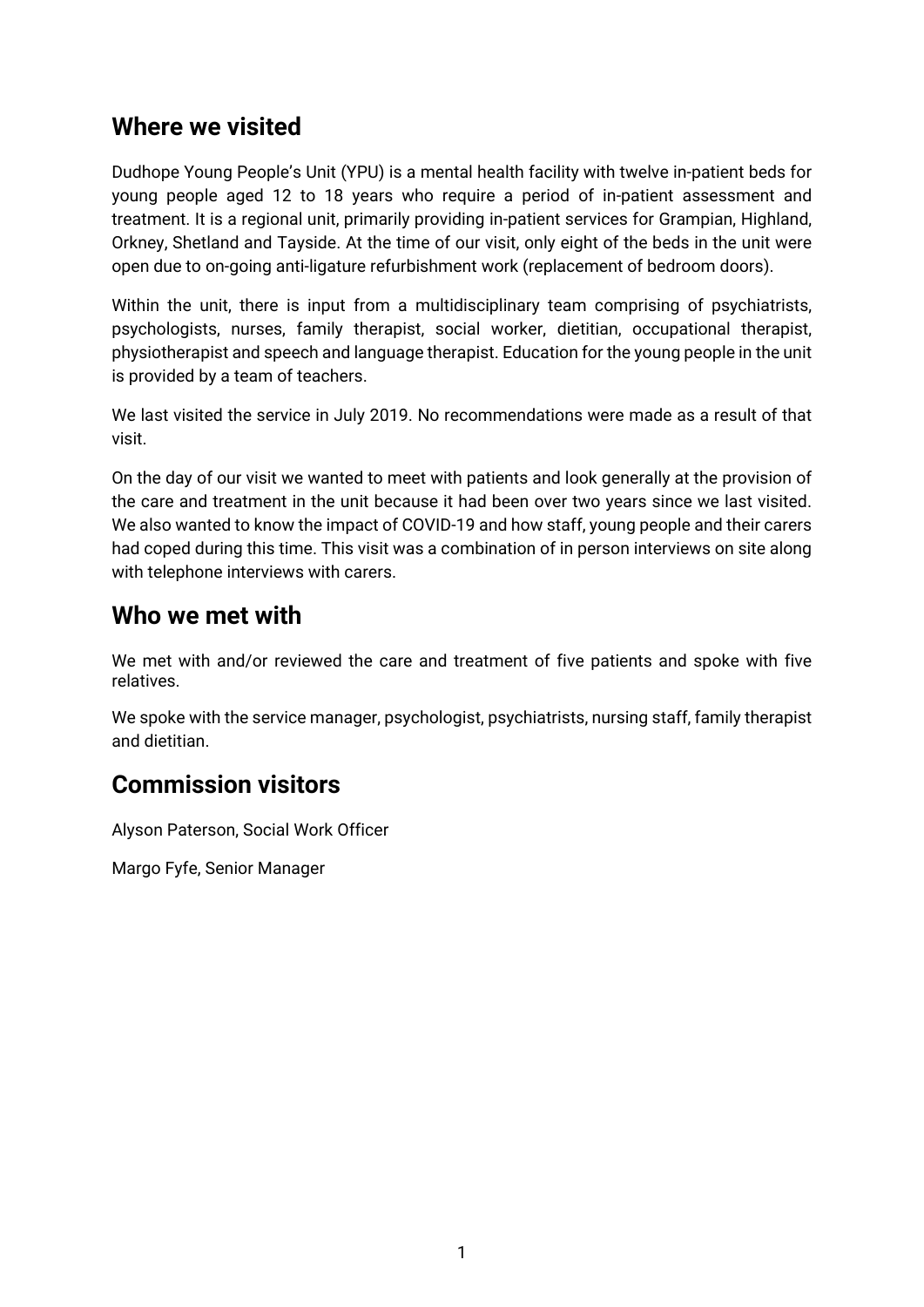## **What people told us and what we found**

#### **Care, treatment, support and participation**

On this visit we talked to two young people and reviewed five individual patient files. The young people we spoke to talked highly of the staff and were happy with the amount of time staff are able to spend with them. One young person spoke of wanting more support around mealtimes. We are aware that pre-pandemic staff were able to eat with the young people on the unit. During the pandemic, this practice was not permitted (due to requirements for staff to wear masks at all times in clinical areas) but staff are hopeful that this can start again.

The young people we spoke to were aware of their detention status and of their rights. They spoke of the activities that were on offer in the unit and the opportunities staff provide for getting into the local community.

No concerns were raised by the young people regarding family visiting. Families are able to stay overnight in a flat which is located on the grounds of the unit. Carers spoke very highly of this resource, especially those who had to travel a long distance.

The carers that we talked to mostly spoke highly of staff. Carers mostly felt involved with decisions regarding the care and treatment of the young person they cared for and were kept informed by regular telephone calls or attendance at meetings. Carers mostly described being able to contact the unit at any time, with staff being friendly and approachable.

Staff always state their name when they answer the telephone and carers found this helpful.

However, we were told that during mealtimes the telephone on the unit is not always answered. This has proved challenging for carers, especially in an emergency situation. Carers also suggested that staff could have their names on their uniform. We will feed both of these issues back to the service.

We will be following up separately any issues raised by carers regarding the care and treatment of individual patients.

The issue of staff shortages was brought up by carers and the difficulties of building relationships when there are frequent staff changes due to shift patterns. The service manager we spoke to acknowledged the issue of staffing difficulties and how challenging this has been for the unit. There are a number of different reasons for vacancies/gaps, including requirements for staff to isolate due to Covid-19, high numbers of maternity leave, increased numbers of new CAMHS posts in the community and difficulties in recruiting staff. However, the service manager confirmed that bank and agency staff are utilised as and when required and support is requested from the CAMHS outpatient team and adult mental health teams if required. The service had also been able to recruit six clinical support workers on temporary contracts using emergency Covid-19 funding from Spring 2021.

The Commission would like to be kept informed on how the service is reviewing the staffing situation.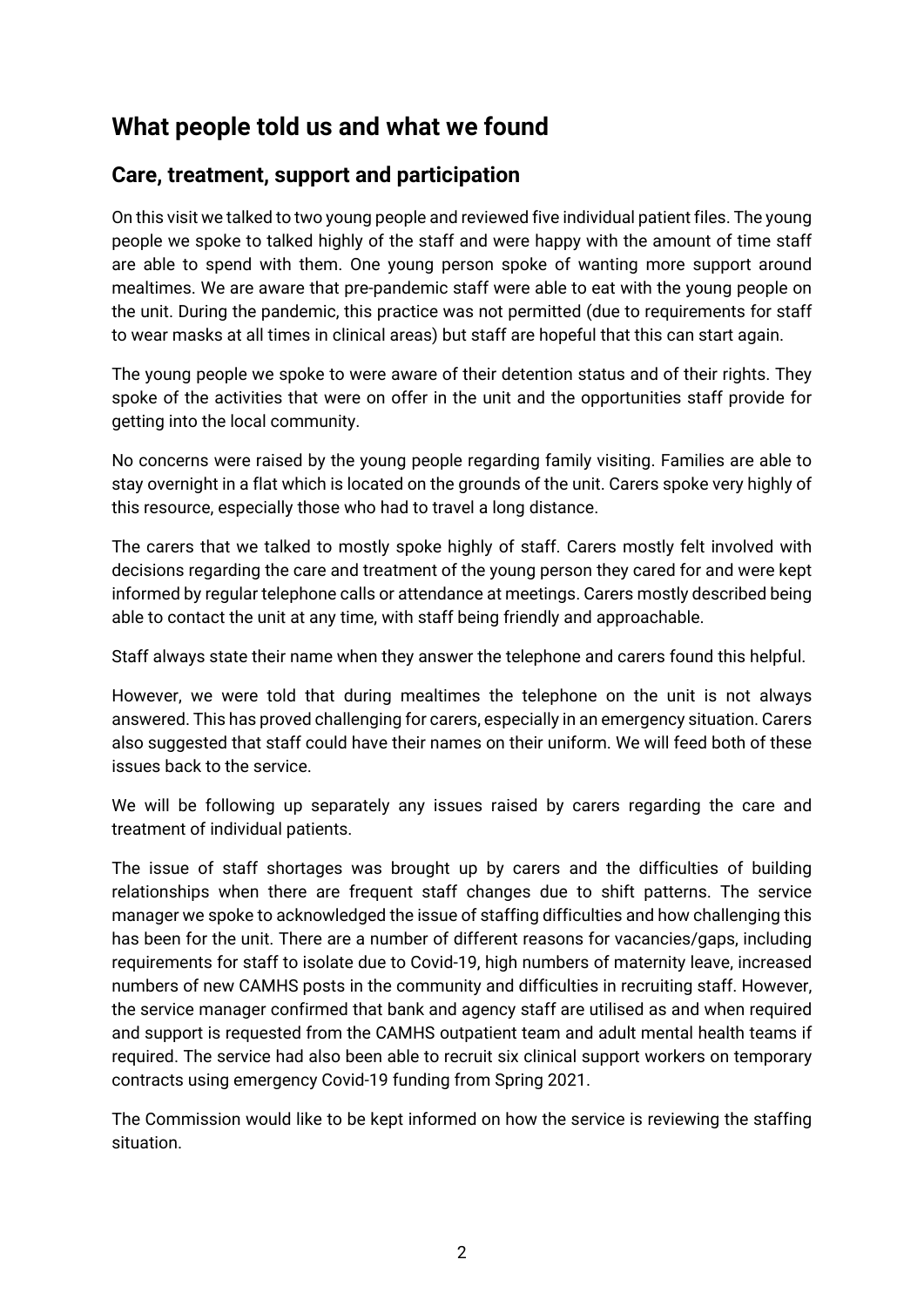The carers that we spoke to advised us that they felt the facilities at Dudhope YPU were of a good standard with the unit having been recently refurbished. The environment was described as really good, homely, warm and welcoming especially in the reception area. The family flat was described as superb. Visits have been well supported during the pandemic. The service manager for the unit advised that visits were stopped for the first six weeks of the pandemic but were gradually reintroduced. All young people can have two named visitors and visits are promoted outside as much as possible, for example in the new summer house on the grounds on the unit.

The carers we spoke to mostly felt involved with the care and treatment of the young person they cared for. We were advised that they had been given copies of care plans and were offered opportunities to input into care plans. Concerns were raised by carers regarding the lack of contingency planning around young people going home for short periods in the event that there was a crisis situation. The Commission has raised this with the service.

We reviewed notes including care plans and risk assessments held both electronically and in paper copy. The continuation notes were very informative with clear evidence of progress. The notes that we reviewed showed contact with family/carers and the wider multi-disciplinary team. The care planning documentation was of a very good standard, being outcome focussed and person-centred and showing evidence of regular review.

We were pleased to see care plan updated by staff which began by 'Dear name of patient' and then went on to address current issues and outline future goals. These plans were written in a way that was accessible to the young person. The care plans although informative would benefit from being separated out to show clear pathways and goals around diagnosis and other aspects of care needs.

The Commission has published a good practice guide on care plans. It is designed to help nurses and other clinical staff create person-centred care plans for people with mental ill health, dementia or learning disability, and can be found at:

[https://www.mwcscot.org.uk/sites/default/files/2019-](https://www.mwcscot.org.uk/sites/default/files/2019-08/PersonCentredCarePlans_GoodPracticeGuide_August2019_0.pdf)

[08/PersonCentredCarePlans\\_GoodPracticeGuide\\_August2019\\_0.pdf](https://www.mwcscot.org.uk/sites/default/files/2019-08/PersonCentredCarePlans_GoodPracticeGuide_August2019_0.pdf)

Multidisciplinary team (MDT) meetings are held every two weeks and care and treatment is also regularly reviewed under the Care Programme Approach (CPA). The CPA is a framework used to plan and co-ordinate mental health care and treatment, with a particular focus on planning the provision of care and treatment by involvement of a range of different people and by keeping the individual and their recovery at the centre. We were pleased to see CPA meetings being held on the ward. In the main, most carers felt these meetings to be beneficial however not everyone we spoke with held the same view.

#### **Use of mental health and incapacity legislation**

On the day of our visit, young people were detained under the Mental Health (Care and Treatment) (Scotland) Act 2003 ('the Mental Health Act'). When an individual is detained under the Mental Health Act, treatment must be authorised by an appropriate T2, T3 or T4 certificate. On reviewing the electronic and paper files, all appropriate forms were in place and medication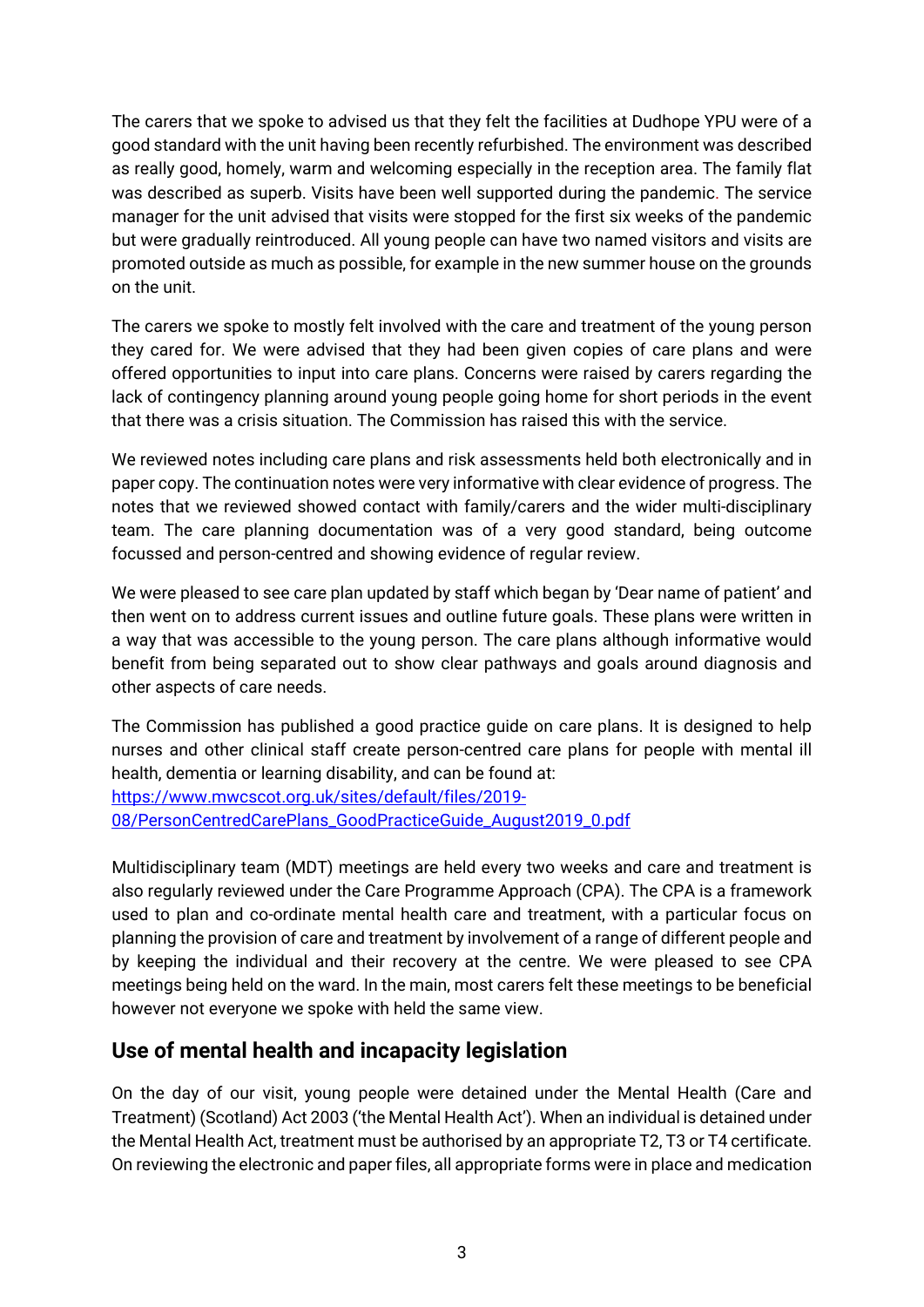prescribed was authorised. Some of the young people were considered to be a specified person and as such can have specific restrictions placed upon them, for example monitoring their telephone use. All appropriate paperwork authorising this was in place.

### **Rights and restrictions**

On reviewing electronic and paper files, we saw that young people were accessing legal representation and support from independent advocacy. The young people who we spoke to were aware of their legal rights including their right to appeal against compulsory measures.

The Commission has developed *[Rights in Mind.](https://www.mwcscot.org.uk/law-and-rights/rights-mind)* This pathway is designed to help staff in mental health services ensure that Patients have their human rights respected at key points in their treatment. This can be found at: <https://www.mwcscot.org.uk/law-and-rights/rights-mind>

### **Activity and occupation**

We were advised that the unit provides a range of different activities including: an art group which runs once a week, this is a well-established group run by occupational therapy and social work; a music group which is held once a week; weekly visits from a therapy dog; action therapy group which runs once a week led by speech and language; decider skills group led by mixed staff team and runs once a week; relaxation groups, yoga and mindfulness groups run by physiotherapy; twice weekly community meeting; daily planning meeting. YPU also worked alongside Scottish ballet on a 6 week project in Spring 2021 (involving movement classes over zoom) and hope to work on a further project in Autumn 2021.The young people that we spoke to, and their carers, felt that there was a reasonable range of activities available on the unit. We heard one comment from a young person who sometimes feels bored especially at the weekend. The Commission are keen to hear of any plans to ensure activities are available over weekends once the pandemic restrictions are lifted. All young people on the unit have access to education and this is provided by three on site teachers. The unit has a good range of space available for physical, recreational and therapeutic activities. There are plans in place to turn one of the bathrooms into a sensory room and we look forward to seeing this at our next visit.

### **The physical environment**

The unit is relatively new, purpose built and all bedrooms are en-suite. There is a secure garden space in the courtyard of the building. The unit is bright and welcoming with examples of artwork on the walls as wells as a board identifying staff.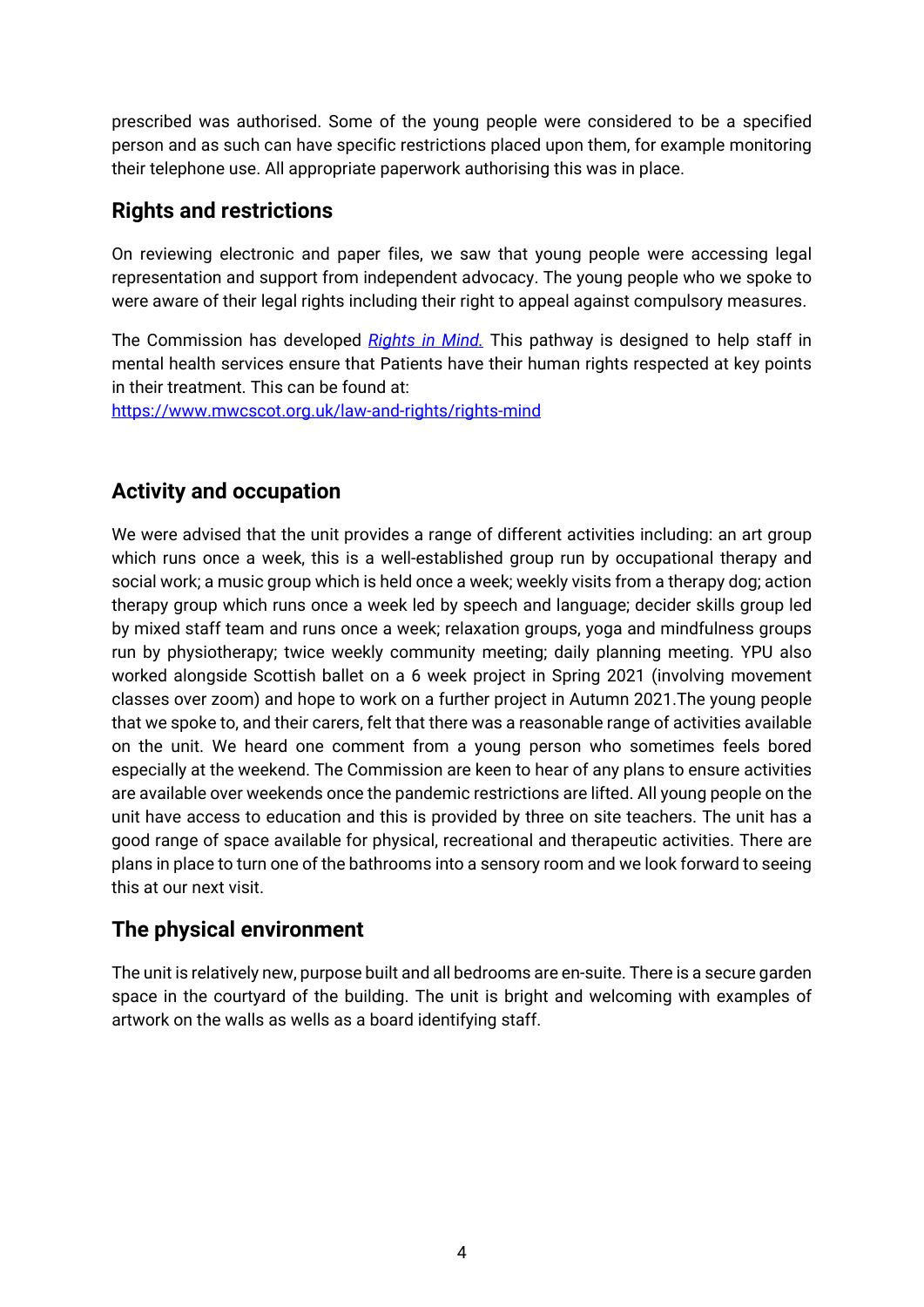# **Summary of recommendations**

There are no recommendations in this report.

#### **Any other comments**

We heard from staff how difficult the last 18 months have been. Staff shortages continue to be a real challenge in the unit with 19 members of the team absent from work at the time of our visit. We were pleased to hear that no positive cases of Covid-19 had been identified within the patient group at the time of visiting. During our visit we had the opportunity to meet with the multi-disciplinary team and hear how the team is working in a cohesive and supportive way. There was evidence of a real team spirit which is important given that the unit is stand alone. We also heard about the learning and improvement culture where the team continue to ask what could be done differently or better. We were pleased to hear about the focus on staff well-being and that staff have a number of opportunities to be supported in a safe space including a well-being nurses group, a values based reflective practice group and mindfulness groups that staff can attend.

We heard about the pressure that the unit faces in managing referrals/admissions of young people from local areas, e.g. from general adult wards and paediatric wards; and the challenges of ensuring that the regional process for referral and admission is followed whilst always keeping the needs of the young person at the centre. The Commission are keen to hear more about this issue on future visits.

A copy of this report will be sent for information to Healthcare Improvement Scotland.

SUZANNE MCGUINNESS Executive Director (Social Work)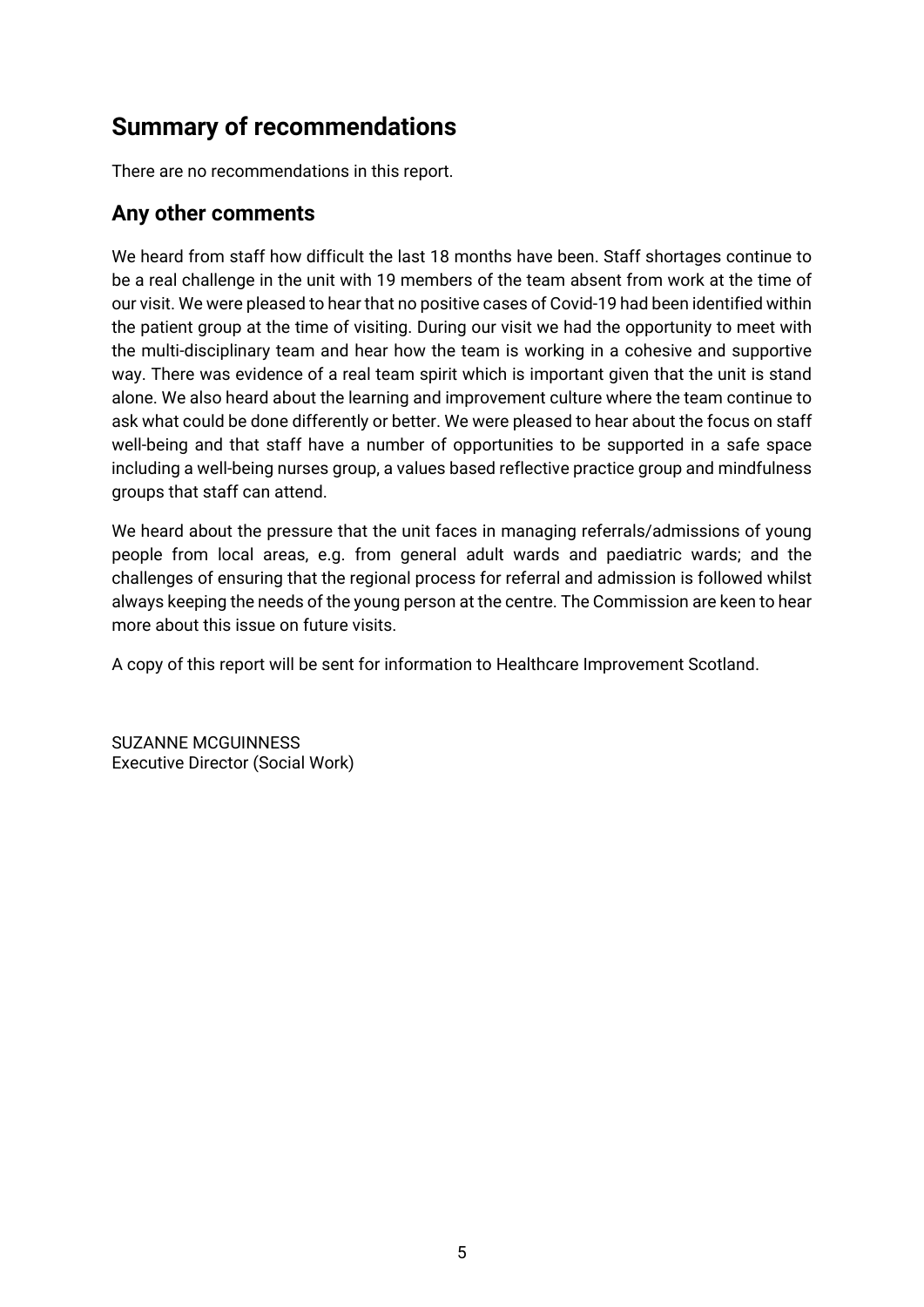## **About the Mental Welfare Commission and our local visits**

The Commission's key role is to protect and promote the human rights of people with mental illness, learning disabilities, dementia and related conditions. The Commission visits people in a variety of settings.

The MWC is part of the UK National Preventive Mechanism, which ensures the UK fulfils its obligations under UN treaties to monitor places where people are detained, prevent illtreatment, and ensure detention is consistent with international standards

When we visit:

- We find out whether individual care, treatment and support is in line with the law and good practice.
- We challenge service providers to deliver best practice in mental health, dementia and learning disability care.
- We follow up on individual cases where we have concerns, and we may investigate further.
- We provide information, advice and guidance to people we meet with.

Where we visit a group of people in a hospital, care home or prison service; we call this a local visit. The visit can be announced or unannounced.

In addition to meeting with people who use the service we speak to staff and visitors.

Before we visit, we look at information that is publicly available about the service from a variety of sources including Care Inspectorate reports, Healthcare Improvement Scotland inspection reports and Her Majesty's Inspectorate of Prisons inspection reports.

We also look at information we have received from other sources, including telephone calls to the Commission, reports of incidents to the Commission, information from callers to our telephone advice line and other sources.

Our local visits are not inspections: our report details our findings from the day we visited. Although there are often particular things we want to talk about and look at when we visit, our main source of information on the visit day is from the people who use the service, their carers, staff, our review of the care records and our impressions about the physical environment.

When we make recommendations, we expect a response to them within three months (unless we feel the recommendations require an earlier response).

We may choose to return to the service on an announced or unannounced basis. How often we do this will depend on our findings, the response to any recommendations from the visit and other information we receive after the visit.